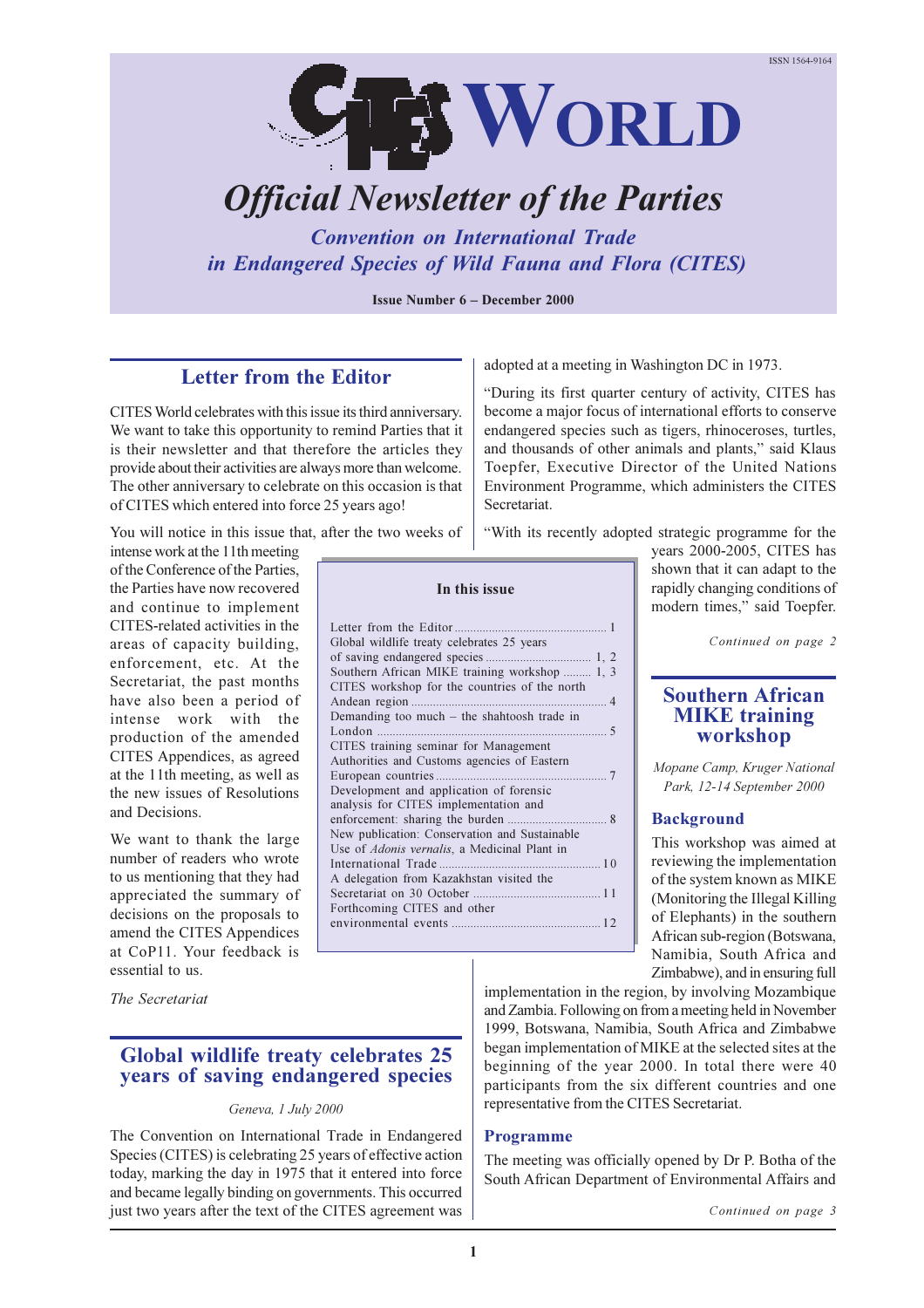# **Global wildlife treaty celebrates 25 years of saving endangered species**

*Continued from page 1*

The main environmental challenges of the early 21st century will be driven by dramatic economic and population growth, which together will place unprecedented pressure on wild nature.

The text of the treaty states that: Wild fauna and flora in their many beautiful and varied forms are an irreplaceable part of the natural systems of the earth which must be protected for this and the generations to come" and CITES recognizes that "peoples and States are and should be the best protectors of their own wild fauna and flora".

Over the past 25 years CITES has been setting up rules and procedures for conservation and sustainable use. The most recent example was the 11th Conference of the Parties to CITES, held at the United Nations Environment Programme headquarters, in Nairobi, Kenya (April 2000). During this meeting, 62 proposals dealing with 50 species were discussed among the 151 Parties to CITES (now 152). These proposals included for instance, a deep revision of the list of plants, the African elephant, the minke whale, the hawksbill turtles of the Caribbean, etc.

The Conference of the Parties to CITES is an important forum that brings together States, UN organizations, NGOs, and attracts the interest of the general public. In the last conference, a big inflatable whale from a certain NGO could be seen as the symbol of the presence of the NGOs at the CITES meetings.

This dynamic process of constantly reviewing the CITES list of species alongside a strategic vision are one of the key factors of the success of CITES: it is a constantly evolving convention, adapting to new challenges to improve conservation and sustainable use of CITES listed species.

During the April meeting, Governments confirmed the need to complement conservation efforts and trade controls with stronger support for the sustainable use of wildlife. Sustainable use is key to building support for conservation among local communities while directly raising funds for protecting endangered species. There is also an increasing recognition that developing countries need more capacitybuilding in order to monitor and control both wildlife trade and wildlife populations. The need to increase and improve the implementation and enforcement of the Convention was also highlighted.

CITES has significantly grown during these 25 years, from a small number of Parties in 1975 to 152 members today. CITES has largely contributed to conservation. Mr. Willem Wijnstekers, Secretary General of CITES says: "Although CITES is one of the oldest Conventions in the area of wildlife conservation, it has proven to be flexible and able to cope with new global environmental challenges. It has in fact evolved into a major tool for sustainable development and to fully involve local communities in wildlife conservation. The Strategic vision through 2005 should further enhance positive results for both of these aims now also working in partnership with other related Conventions".

# **Background**

CITES is a treaty that regulates international trade in certain protected species. It is an international agreement that monitors global trade in many species of wildlife and plants. 152 countries cooperate through a system of permits and certificates, similar to 'eco-labels', to confirm that trade in listed wildlife and plants, including parts and derived products, is legal and does not threaten their survival in the wild. CITES is designed to prevent further decline of wild populations and ensure that trade is based on sustainable use and management of wild and captive populations.

When the treaty entered into force, 25 years ago, the Parties to the Convention were primarily concerned with the effects of increased international trade on certain species of wild fauna and flora. Since then CITES has been evolving and adapting to new environmental challenges.

The Convention has been the largest and by some accounts, the most effective international wildlife conservation agreement. The treaty's strength lies in the basic principle of strictly limiting commercial international trade in species in need of protection while allowing a controlled international trade that ensures sustainable use in other species that, if managed adequately, are capable of supporting some level of exploitation providing economical incentives for their conservation.

Since its beginning CITES has been promoting the use of scientific data and information as the basis for all decisions. In 1994, the Conference of the Parties (CoP) adopted new criteria for listing species in Appendices I and II. This criteria provides specific scientific guidance to the Parties. It has been developed in close partnership with the International Union for the Conservation of Nature (IUCN) and individual scientists, CITES includes in this criteria for listing species, practical yet precautionary provisions for reviewing the status of species that are affected or potentially affected by international commercial trade. This scientifically based classification of species ensures that traded species are appropriately protected.

Recently, the Parties to the Convention endorsed a strategic plan. This plan will guide CITES through to the year 2005.

*The Secretariat*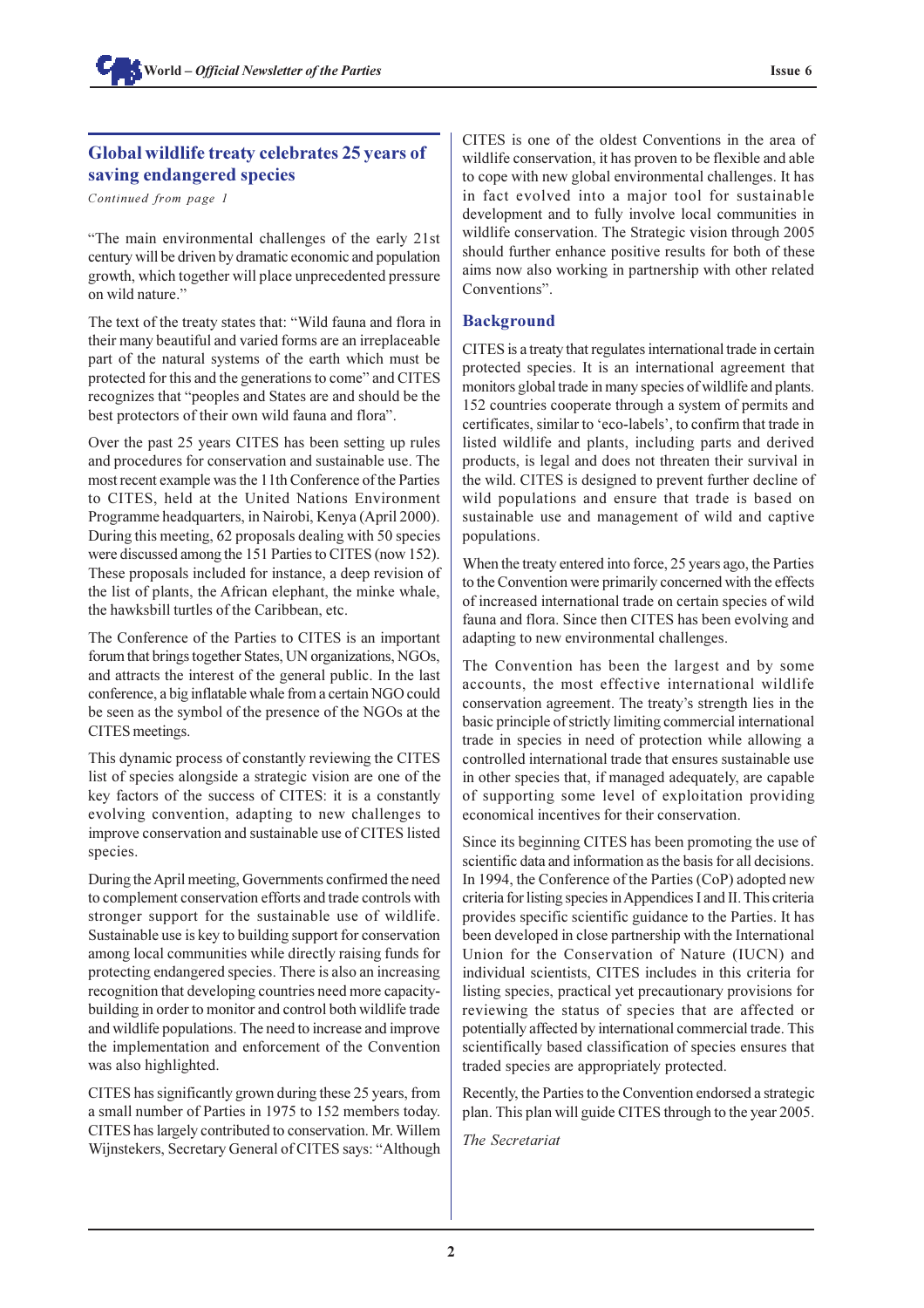# **Southern African MIKE Training Workshop**

*Continued from page 1*

Tourism, who also chaired and facilitated the venue of the workshop. The programme covered the background on MIKE and the specific requirements for full implementation. Each form required by the MIKE system was presented by different delegates. All presentations lead to lively and detailed discussions by participants on problems experienced or clarifications needed. It was pleasing to note the active participation from many of the delegates in these discussions.

The need to customize the forms to be better suited to the southern African situation was identified, and an evening and early morning session of the MIKE National and Site Coordinators was held to address this issue. The proposed

changes to the forms were then presented to the entire group, and further discussion took place until agreement was reached.



#### **Practical sessions**

Mr N. Nuulimba from IRDNC (Integrated Rural Development and Nature Conservation) in Namibia presented a practical session on the use of GPSs (Global Positioning Systems) and Cyber-trackers to facilitate data



collection during patrols. The IRDNC has developed these devices in the Caprivi

region where they have been used successfully by community game guards during ground patrols.



Although this equipment is by no means essential for conducting patrols, the technology can greatly enhance the collection of information.

On the second afternoon, all delegates were driven out to an elephant carcass to discuss in a more practical way the completion of the elephant carcass report.

The workshop was officially closed by Mr T. Erkana, Permanent Secretary of the Ministry of Environment and Tourism of Namibia, on the afternoon of Thursday 14th September.



#### **Outcomes**

National and Site Coordinators were identified for all six countries.

A steering committee comprised of the six National Site Coordinators was established to coordinate the implementation of MIKE in the sub-region. The National Site Coordinators are I. Theophilus (Botswana),

S. Bonito (Mozambique), P. Lindeque (Namibia), P. Botha (South Africa), F. Chisangano (Zambia) and E. Chidziya (Zimbabwe).

A strategy for data flow within the sub-region was developed.

Forms were customized to reflect local conditions.

The participants recognized the need for a standard database, which is to be developed within six weeks of the meeting.

All countries committed themselves to continue the implementation of MIKE at the selected sites.

Each country identified new sites to be considered for MIKE implementation.

A meeting of the National and Site Coordinators will be convened within six weeks to discuss any problems with implementation, to discuss and finalize the database and to fine-tune the sub-regional coordination.

#### **Sponsors**

The Game Products Trust Fund of Namibia kindly sponsored the delegates of Mozambique and Zambia, as well as Mr N. Nuulimba from the IRDNC, covering their travelling, accommodation and meals.

The Governments of Botswana, South Africa and Zimbabwe covered the costs of their delegates. Discover

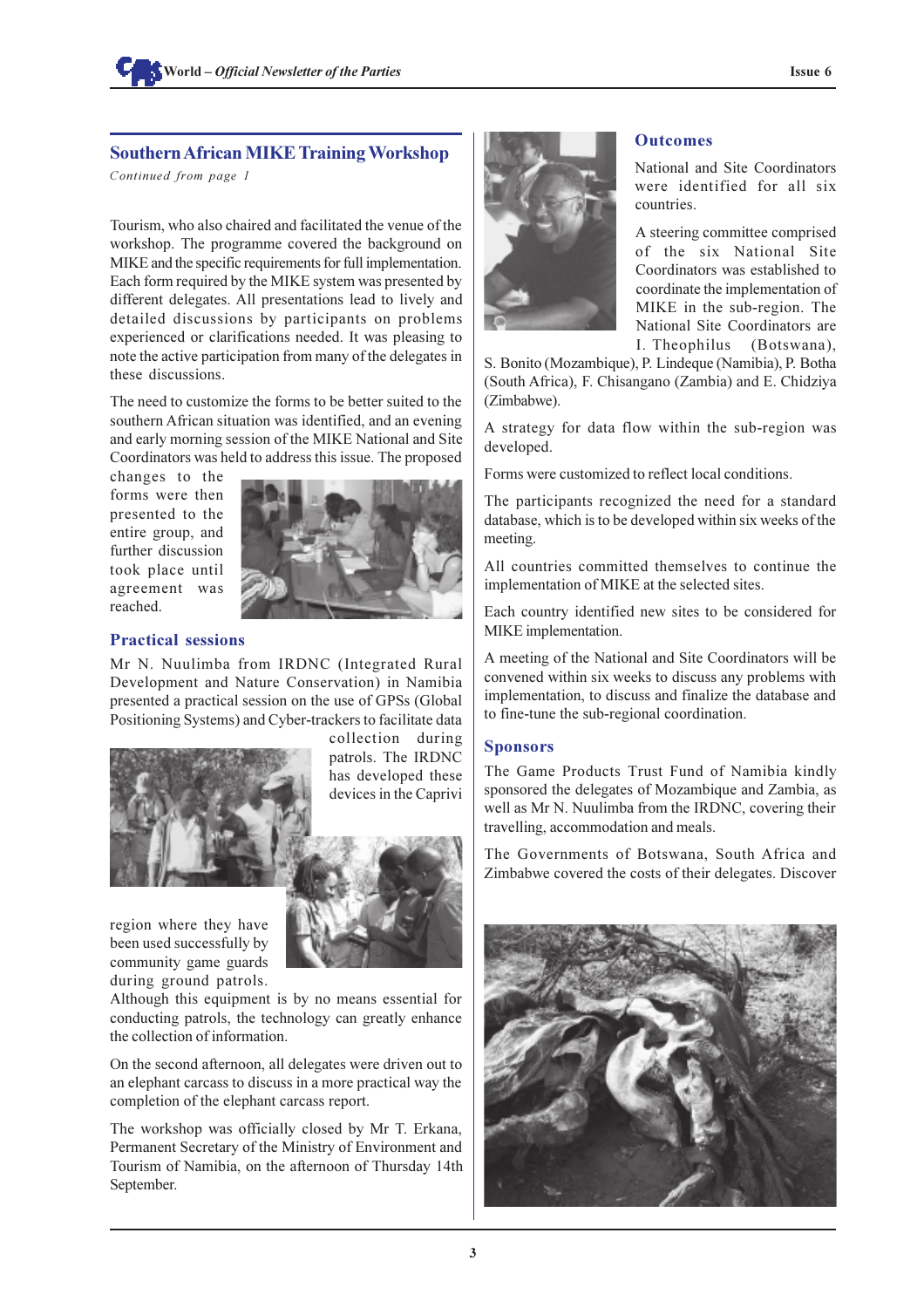

*Delegates examining an elephant carcass*

Africa sponsored the airfares of all Namibian Official delegates, with other costs covered by the Government of Namibia. The CITES Secretariat covered the costs of its participant.

The South African Department of Environmental Affairs and Tourism paid for the conference facilities, and provided the transport to and from Johannesburg.

The South African National Parks Board is thanked for making the venue available.

The workshop is regarded as a great success, with substantial progress made towards full implementation of MIKE in the sub-region. It provided a unique and much appreciated opportunity for staff members from the six countries to liaise and share their experiences.

*Compiled by P. Lindeque, Ministry of Environment and Tourism, Private Bag 13306, Windhoek, Namibia*

# **CITES workshop for the countries of the north Andean region**

#### *La Paz, Bolivia, 25-29 September 2000*

Arriving in La Paz, Bolivia, even the most frequent traveller is taken by surprise. Landing at an altitude of 4,200m is a unique experience. One immediately notices the difference between foreign visitors and locals: the former walk slowly from the aircraft, pausing continually to take deep breaths, while the latter run with their luggage to catch one of the taxis to the city centre before anyone else.

Because of the altitude, the sky is a deep blue. All around La Paz one sees the splendour of the snow-capped Andes, where some of the nearby mountain ranges reach 6,000m.

Of the group that took part in the CITES workshop in La Paz, only one of our colleagues from Peru had slight problems adjusting, since Lima lies at sea level. The others  $-$  as mentioned at the start of this article – walked with measured

steps, pausing frequently to take great gasps of air.

The workshop was organized at the initiative of the Ministry of Sustainable Development with the cooperation of the Secretariat. Bolivia, Colombia, Ecuador and Peru took part. Venezuela was invited but attendance by its two representatives was unfortunately cancelled at the last moment owing to circumstances beyond its control. This seminar had originally been scheduled to begin at the Ministry of Foreign Affairs in La Paz and then transfer to the tropical zone, where accommodation at a holiday resort had been reserved for the 40 participants. However, as roads were blocked around La Paz by demonstrations, it was decided that the workshop would be held entirely in the capital.

The opening ceremony was held in an elegant reception room at the Ministry of Foreign Affairs, with short, concise speeches being made by a high-level representative of the Ministry of Foreign Affairs, Dr Mario Baudoin of the Ministry of Sustainable Development, and Mr Mario Hernández of the Secretariat.

It was a week of intense activity that passed very quickly. The workshop was conducted with presentations on all the main areas of the Convention and working groups led by the Secretariat. It was extremely interesting to have the



*North Andean landscape (photo courtesy of Nicolas Ray)*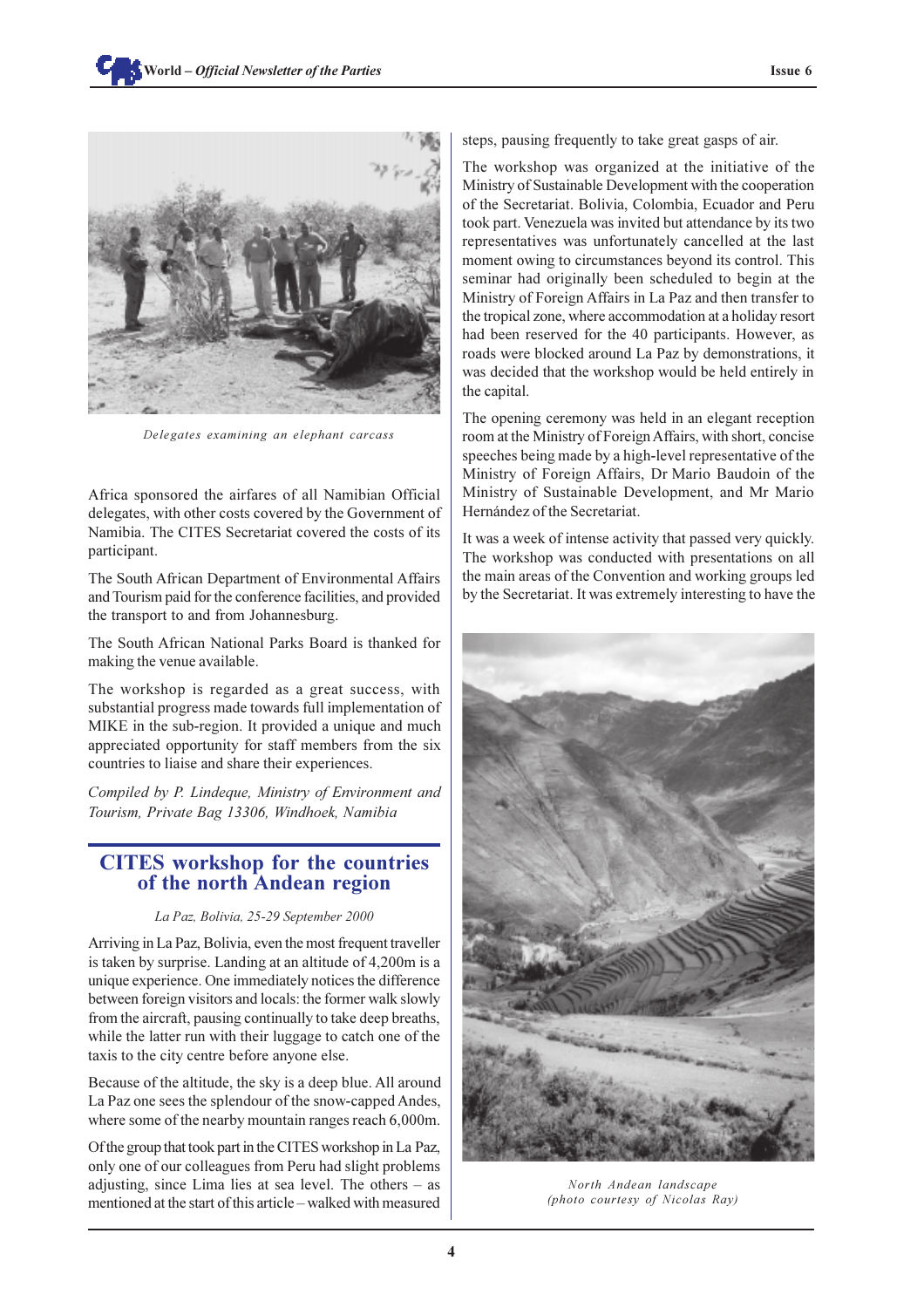police, Customs, the army and environmental lawyers participating. That interesting group, together with employees from the CITES Scientific and Management Authorities, was the focal point of work for Bolivia. In parallel with that work, the representatives of Bolivia, Colombia and Ecuador, the ambassadors of the countries present, TRAFFIC and the Secretariat held working meetings to identify problems common to the region and to propose an appropriate action plan.

Some of the issues identified are described below.

The countries present advised Ecuador, which is a regional representative on the Standing Committee, of how they would like such regional representation to be carried out. This involves consulting the countries on the issues to be raised at meetings of the Standing Committee and securing a common position to be discussed with the other two regional representatives, namely Panama and Santa Lucia.

The countries present discussed whether another regional meeting should be organised for Central and South America and the Caribbean prior to the 12th Conference of the Parties. Before a decision can be made in this regard, all the countries in the region must be consulted through the regional representatives on the Standing Committee.

The countries present propose to exchange information on the various CITES activities taking place on their territory. This could be the first step towards establishing a system for exchanging information that could then be extended to the region as a whole.

There was discussion of the need to train Customs and police officers, and national park rangers in CITES issues. It is proposed that existing material in Colombia and Peru should be used, making it generally available in other countries.

There was discussion of the issue of CITES legislation and the current status of legislation in the participating countries. It is proposed that experiences should be exchanged in order to provide mutual assistance.

It is proposed that funding should be sought in order to carry out a detailed study of illegal trade in the region, with a view to determining which species are being traded, where they come from and where they go to, etc.

At the same time, Bolivia set out an action plan identifying various issues specific to this country: reinforcement of the current CITES structure, promotion of meetings with Customs and the police, development of materials to raise public awareness of CITES, etc.

Overall, the workshop was quite a success. The CITES authorities of Bolivia thank the Secretariat for its attendance, cooperation and contribution to the workshop.

*CITES Bolivia*

# **Demanding too much – the shahtoosh trade in London**

In 1997, the Metropolitan Police Wildlife Crime unit seized 138 shahtoosh shawls from a London shop owned by the Renaissance Corporation, a dealer in high quality Indian artefacts. The total value on the price tags on the shawls was GBP 353,000 (approximately USD 500,000). We launched Operation Charm, the Metropolitan Police initiative against the illegal trade in endangered species, in London in 1995, and it has led to the seizure of thousands of endangered species. This was our first experience of shahtoosh.

The Renaissance Corporation seizure showed that the demand which is threatening the future of the Tibetan antelope is as active in the United Kingdom as it is in other western consumer countries. Obviously, it is the demand for shahtoosh in places like London which is the reason for the poaching in China, and we thought it was important to take action to reduce the demand by increasing public awareness of the true nature of the shahtoosh trade. Our experience in Operation Charm has been that most people in the United Kingdom will not buy products which they know are made from endangered species, but there are so many different stories to explain the origin of shahtoosh, that many consumers would be unaware of the true nature of the trade in this product.



*Illegal Trade in Shatoosh leaflet published by the Metropolitan Police*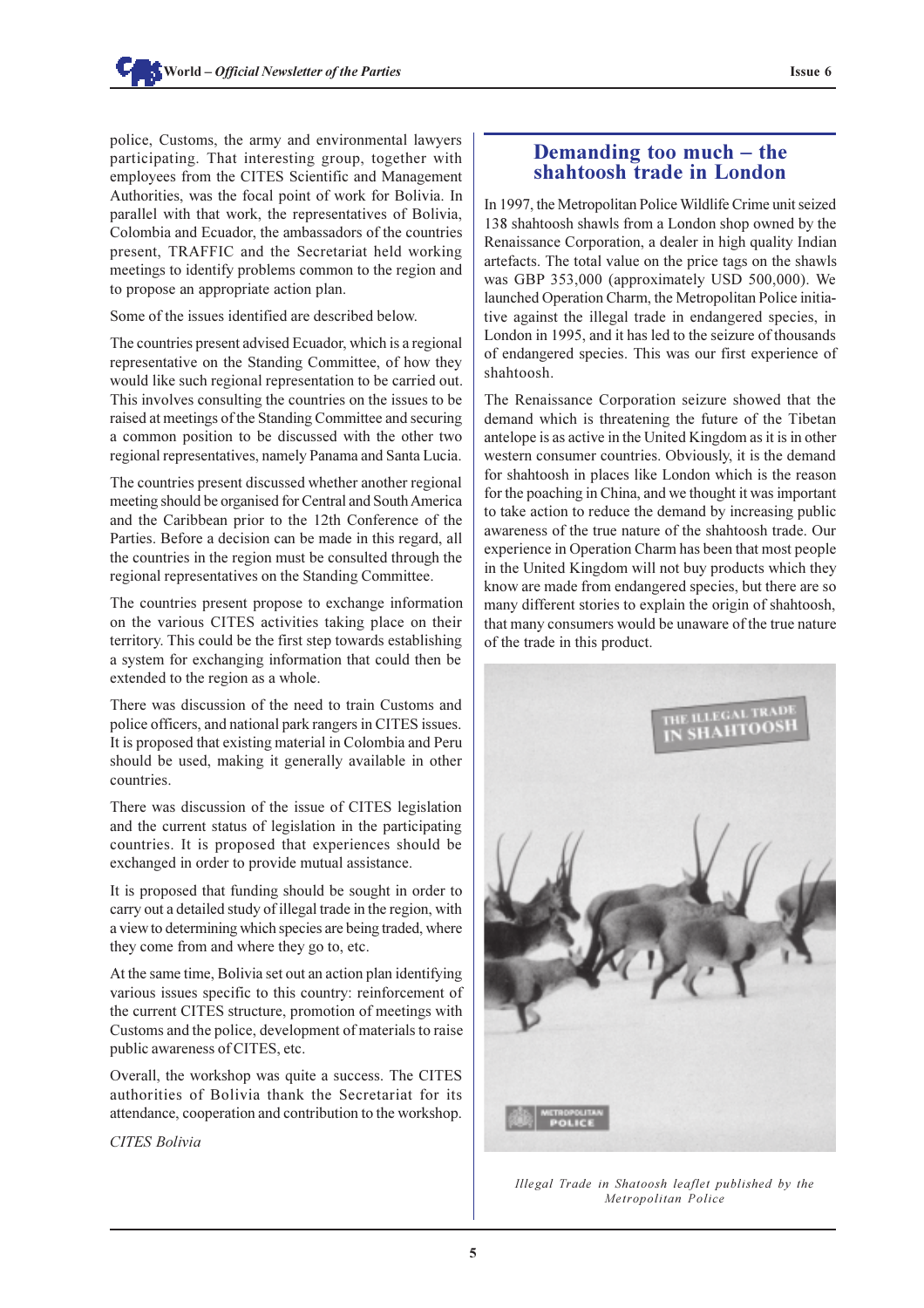Operation Charm works by using a combination of enforcement, education initiatives for traders and operations to increase public awareness of endangered species issues. This approach has been successful in dealing with other endangered-species issues in London, such as traditional Chinese medicines. However, while it is not difficult to persuade people to be concerned about animals like tigers, we thought it might not be so simple with the Chiru, which few people in Europe would have ever heard of.

We began by publishing a leaflet entitled "The Illegal Trade" in Shahtoosh", which was intended for both traders and potential buyers of shahtoosh shawls, and explained the law and the true nature of the shahtoosh trade. Those who deal in shahtoosh know that western consumers are usually concerned about wildlife and want to know what they are buying. Consequently, a number of different stories have been created to explain how shahtoosh is obtained. For example the Renaissance Corporation published a glossy brochure which explained that shahtoosh is made by "collecting tiny strands of wool from a special wild goat", whilst the parent company, the Indian giant Cottage Industries Exposition, states in its brochure that shahtoosh comes "from the chin of the Ibex goat". Obviously, unless they are told otherwise, there is no reason for consumers in the United Kingdom to doubt these stories, so one of the main reasons for producing the Metropolitan Police leaflet was to tell the truth about the origins of shahtoosh.

One of the other ways in which we tell the public about the endangered species trade in the United Kingdom is by publishing a series of postcards, each one depicting an endangered species which we have found being sold illegally in London. We published a Chiru postcard which, like the others, is widely distributed to members of the public and wildlife organizations.

Our work to increase public awareness has been greatly helped by the very high level of media interest in shahtoosh in the time since we made the seizure. This shows no sign of abating yet and has brought the issued to the attention of many people who would otherwise be unaware of it.

As a result of all this we now find that shahtoosh shawls have disappeared from the shops in London, albeit the demand continues. I have met many retailers who do no sell shahtoosh but are frequently asked for it by customers.

Last year's Xining Conference on Conservation and Trade in Tibetan Antelope identified reducing demand in shahtoosh consuming countries as one of the main actions which could be done to protect the species, and earlier this year we took part in a joint campaign with WWF-UK which was intended to increase the awareness of sales staff in department stores and other shops selling cashmere and other high quality woollen goods.

As a first step we sent a joint letter from the Metropolitan Police Wildlife Crime Unit and WWF to 80 stores in the London area, inviting them to order copies of a shahtoosh information pack, which our two organizations had produced specifically to educate their staff about shahtoosh and to explain why the trade in it is illegal. The response to this exceeded our expectations, and over 100 information packs were distributed within the first two weeks. Copies of the pack have gone to the most prestigious shops in London, whilst others have gone to fashion houses.

We intend to repeat this exercise in London soon. However, we are also anxious to see this initiative adopted in other parts of the United Kingdom and, as we do not have a national police service, we have approached the Government's Partnership for Action Against Wildlife Crime (PAW) with a view to the campaign being extended to other parts of the country.

The efforts which we are making, together with the extensive media coverage, are bringing the illegal trade in shahtoosh to the attention of more and more people in the United Kingdom all the time. We believe that this is having an impact on the trade here and indeed shahtoosh shawls are

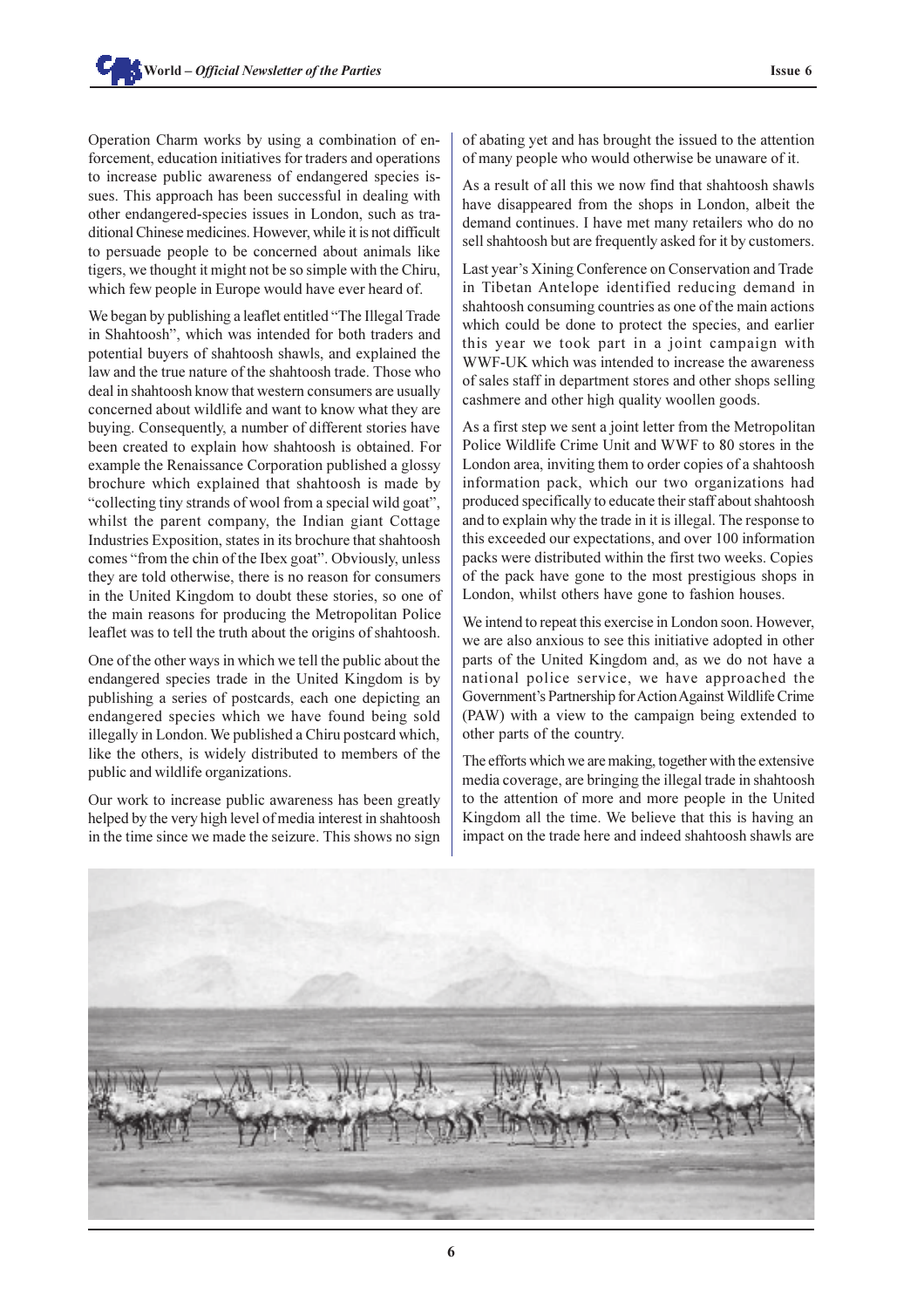becoming hard to find, which is good news for the Chiru, but it is important that we do not slacken our efforts. As somebody once said, everybody has heard of Coca Cola, but they still advertise it! There is no such thing as too much public awareness.

The media interest in shahtoosh continues, and we expect to see much more coverage of it in future, but we are also working with London Zoo on plans for an exhibition on the shahtoosh trade in the zoo's new Web of Life Education Centre. All of this will help to keep the illegal trade in shahtoosh in people's minds, which makes it difficult for the illegal traders to sell their products. However, we are realistic enough to know that all of these measures will not completely stop the illegal trade. Where a demand exists and substantial profits can be made there will always be those who will break the law, but we intend to make it as difficult as possible for the shahtoosh trade in London to carry on.

We have no Tibetan Antelope to protect in London, but by making as many people as possible aware that the only reason these animals are threatened with extinction in China is because people in cities like ours want to buy a shawl, we can significantly reduce the demand for shahtoosh.

Most of my work to help endangered species is done in an office block in central London. In every sense it is a very long way from here to the remote mountain home of the Chiru, but the actions of people here can influence what happens there, for good or bad. We, in the Metropolitan Police Wildlife Crime Unit, will be trying to ensure that the influence of people in London is a positive one in future.

*Andy Fisher, Metropolitan Police Wildlife Crime Unit*

# **CITES training seminar for Management Authorities and Customs agencies of Eastern European countries**

The German Federal Agency for Nature Conservation (FANC) held on 21-25 August 2000 a CITES training seminar for CITES Management Authorities and Customs agencies of Eastern European countries for the second consecutive year. The seminar was hosted by the International Nature Conservation Academy of the FANC on the Isle of Vilm and supported by the CITES Secretariat, TRAFFIC-Europe and the Botanic Garden of Darmstadt.

Participants from altogether  $11$  countries  $-$  Belarus, Bulgaria, Croatia, the Czech Republic, Estonia, Hungary, Poland, Slovakia, Slovenia, Turkey and Yugoslavia attended this one week course.

The emphasis of the seminar was slightly changed based on the previous year's experience. In particular, the presence of a representative from the Secretariat had



*Participants in the CITES training seminar for Management Authorities and Customs agencies of Eastern European countries*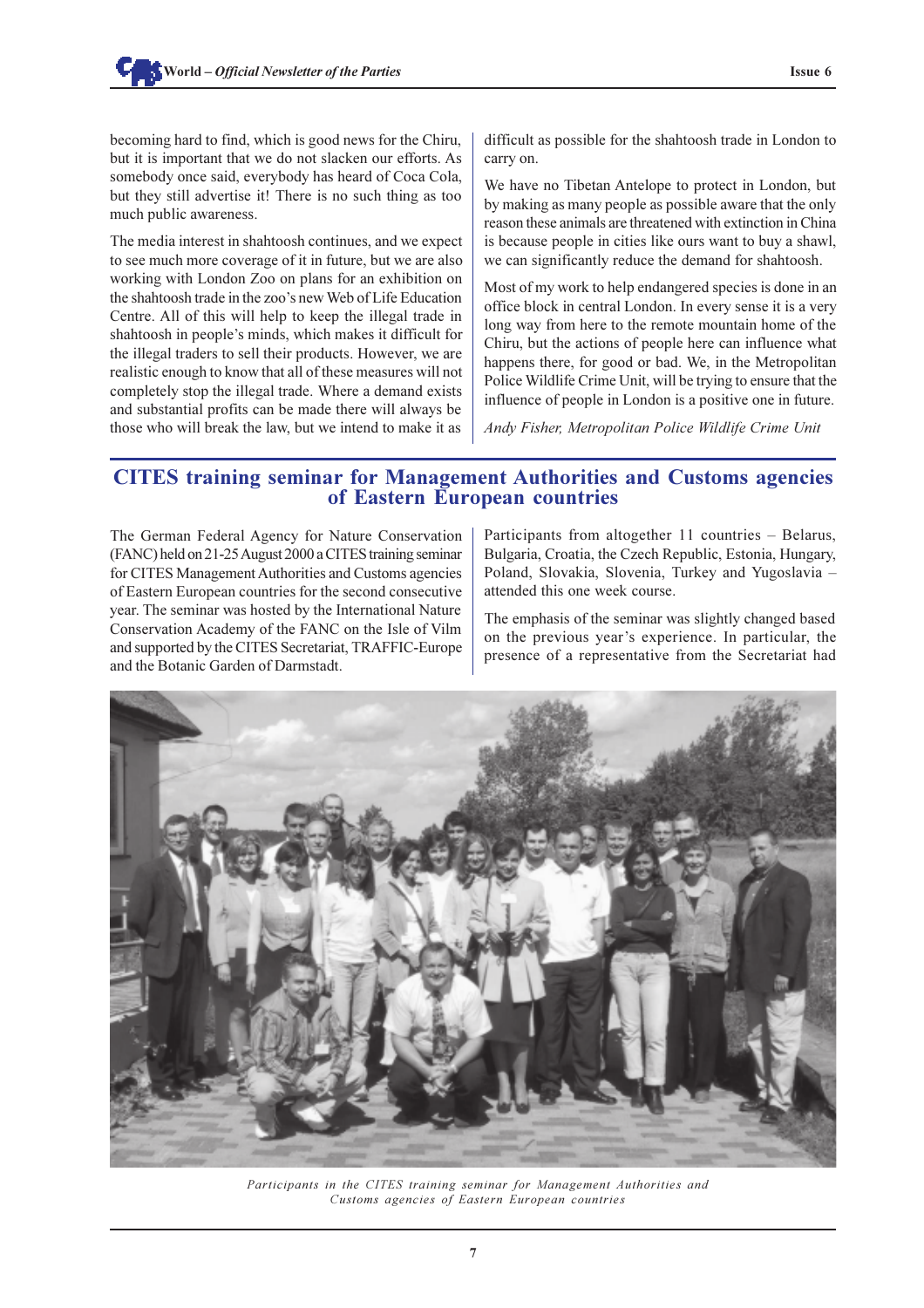proven to be extremely helpful and it was invited again. This gave the participants ample opportunity to discuss in what ways the Secretariat can provide assistance to the Parties to implement the Convention more effectively at the national and international levels.



*Examples of specimens seized by the Customs*

Other issues which were addressed during the seminar included:

- provisions of the Convention;
- basic biological knowledge of the species covered under CITES;
- · issuance and verification of permits and certificates;
- role of Customs in the implementation of the Convention;
- specific exemptions under the Convention; and
- illegal trade.

At the end of the seminar all attendants stressed again the importance of such meetings not only to improve the implementation of the Convention but also to find solutions to specific common problems. Even more importantly, they help strengthen enforcement through regional cooperation in accordance with the goals of the CITES Strategic Plan.

*Dr. D. Jelden, Head CITES Management Authority, Federal Agency of Nature Conservation, Germany.*

### **Development and application of forensic analysis for CITES implementation and enforcement: sharing the burden**

Among the many problems that CITES Parties have to deal with is identifying a specimen or forensic sample as a species or unique individual. It may also be important to determine its origins, or to link the specimen or sample to a particular place, object or person. However, the rapid expansion of research, development and application of wildlife forensic analysis techniques and protocols are providing solutions to these problems.

Forensic analysis covers a broad spectrum of technology and applications, ranging from the most sophisticated and emerging DNA testing, through to the well-known fingerprint analysis. Typical examples of its application include identifying a part or derivative to species level, to confirm that it matches the accompanying CITES permit and whether a specimen originated from the wild, rather than being captive bred. The box opposite provides only a few examples of different techniques that can be used today to assist with selected issues of species identification or origin determination.

The use of forensic analysis is often closely linked to identification of CITES specimens or investigation of criminal cases. Law enforcement officials and CITES authorities are faced with several dilemmas when considering application of forensic or development of new techniques. They need to know if a test is already available to meet their needs. If so, reputable experts who can undertake the work need to be identified.

If no test or expertise is readily available, they have to consider developing a test and/or building capacity to perform it, which can be very costly and time consuming. In many cases CITES Parties have done just that – investing in lengthy and costly research to develop a new test or technique – to solve a problem they regularly have to deal with. While highly commendable, in some cases this has resulted in duplication of effort around the world.



*Examination of a radiography*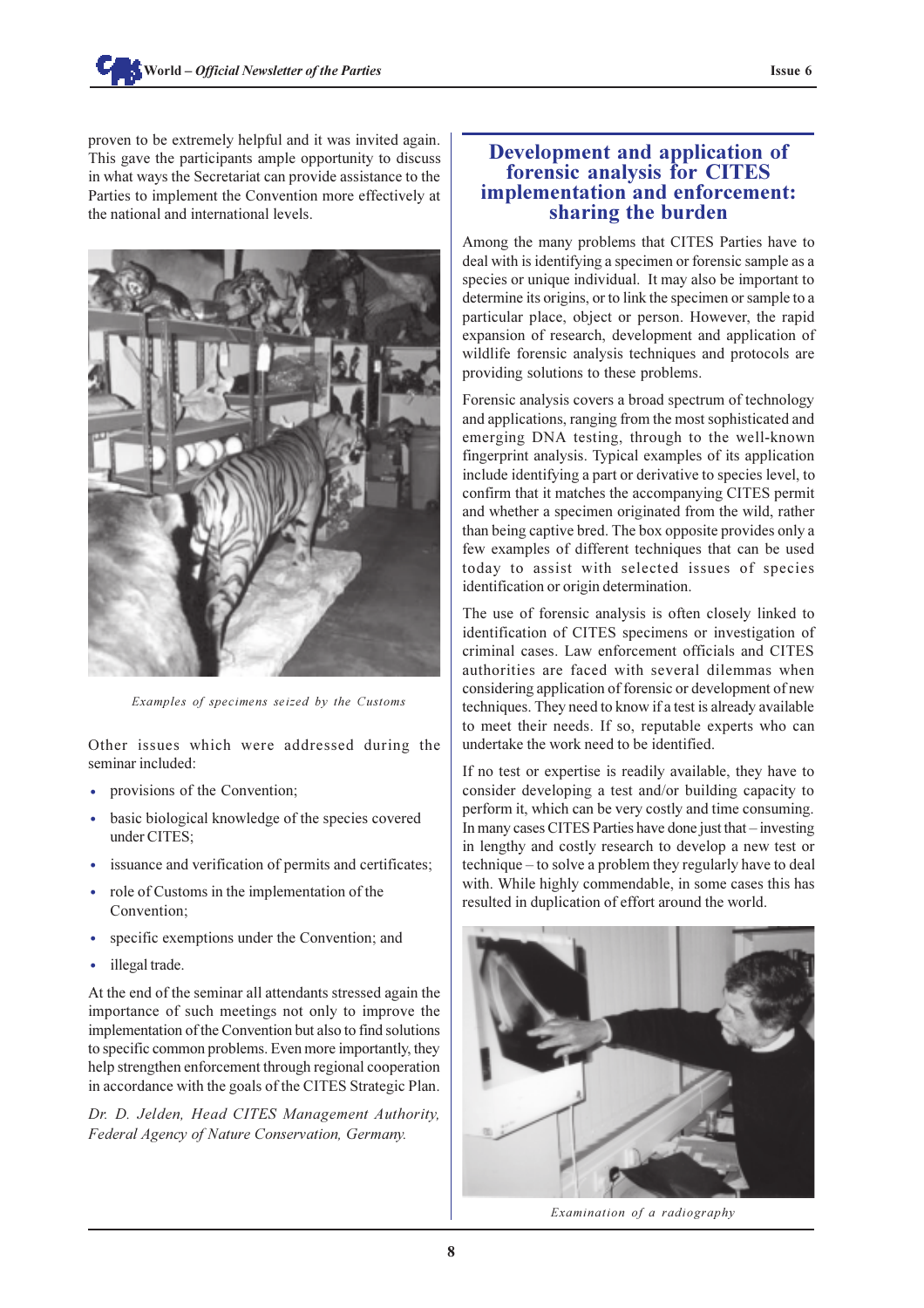Some Parties also offer to assist others by undertaking forensic work for law enforcement cases. One such example is the United States Fish and Wildlife Service Forensic Laboratory, which generously assists Parties in this way. While unilateral assistance may not meet the long-term needs of Parties, it does provide a short-term result. It is also often an important catalyst towards building the confidence and ability of the Parties to undertake such work themselves.

There is certainly a need for greater awareness and information exchange among the Parties. Law enforcement officials in particular should be aware of the potential use of forensic science for CITES cases, as well as the range of techniques already available or under development that could support their work. The sharing of data and technology would enable Parties to assist each other in

![](_page_8_Picture_3.jpeg)

developing a greater range of techniques and expertise to apply within their own countries  $-$  to suit local needs and to achieve greater selfreliance.

In the United

*Electrophoresis gel - DNA testing*

Kingdom, the Partnership for Action against Wildlife Crime established the DNA and Forensic Analysis Working Group to explore and promote the development and application of forensic to combat wildlife crime. The Working Group recognised the need to compile a national directory of DNA testing and forensic techniques, research underway and expertise available. The directory has been used successfully for several years to raise awareness and in particular assist law enforcers in finding the experts or techniques that they need for particular cases. Looking beyond the national boundary was the next step proposed by the Working Group. The CITES Management Authority of the United Kingdom took this step on board and is implementing a research project to develop an international directory of DNA research and expertise for key CITES species. The aim is to ensure that any future DNA research projects do not duplicate effort, to explore partnerships between Parties to exchange techniques and to formulate a list of target species for which DNA tests are urgently required. The CITES Management Authority of the United Kingdom would be grateful to receive any information to help support this research project. It is also keen to collaborate with other Parties that may have a body with a similar focus or are considering establishing one.

The CITES Secretariat is also encouraging a greater exchange of information between the Parties on the latest developments and research underway. They could also contribute to each other's work by providing samples, technology, data, expertise and resources. It would also be useful to keep the Secretariat informed of developments in these activities. We will all still be facing problems in implementing and enforcing CITES, but a more collaborative approach to the exchange of information and the development and use of forensic tools may well help lighten that burden.

*Allan Crawford (TRAFFIC International). Coordinator of the DNA and Forensic Analysis Working Group, UK Partnership for Action against Wildlife Crime.*

| Tiger            | Panthera tigris      | Parts, derivatives | DNA testing, morphological<br>identification, immunoassay |
|------------------|----------------------|--------------------|-----------------------------------------------------------|
| Tibetan Antelope | Pantholops hodgsonii | Shahtoosh          | Microscopic fibre analysis,<br>DNA testing                |
| <b>Bears</b>     | <i>Ursidae</i>       | Parts, derivatives | Chemical analysis, morphology,<br>DNA testing             |
| Musk Deer        | Moschus spp.         | Musk, pods, grains | Chromatography, morphology                                |
| Elephants        | Elephantidae         | Ivory              | DNA testing, isotope analysis,<br>morphology              |
| Rhinoceroses     | Rhinocerotidae       | Horn               | Morphology, infrared spectro-<br>scopy                    |
| <b>Birds</b>     | Aves                 | Feathers           | DNA testing, morphology                                   |
| Marine turtles   | Cheloniidae          | Shell, meat, oil   | DNA testing, morphology                                   |
| Sturgeons        | Acipenseriformes     | Caviar, meat       | DNA testing                                               |
| Plants           | Flora                | Parts, derivatives | Morphology, DNA testing                                   |
|                  |                      |                    |                                                           |

#### **Examples of techniques used to assist species identification or origin determination**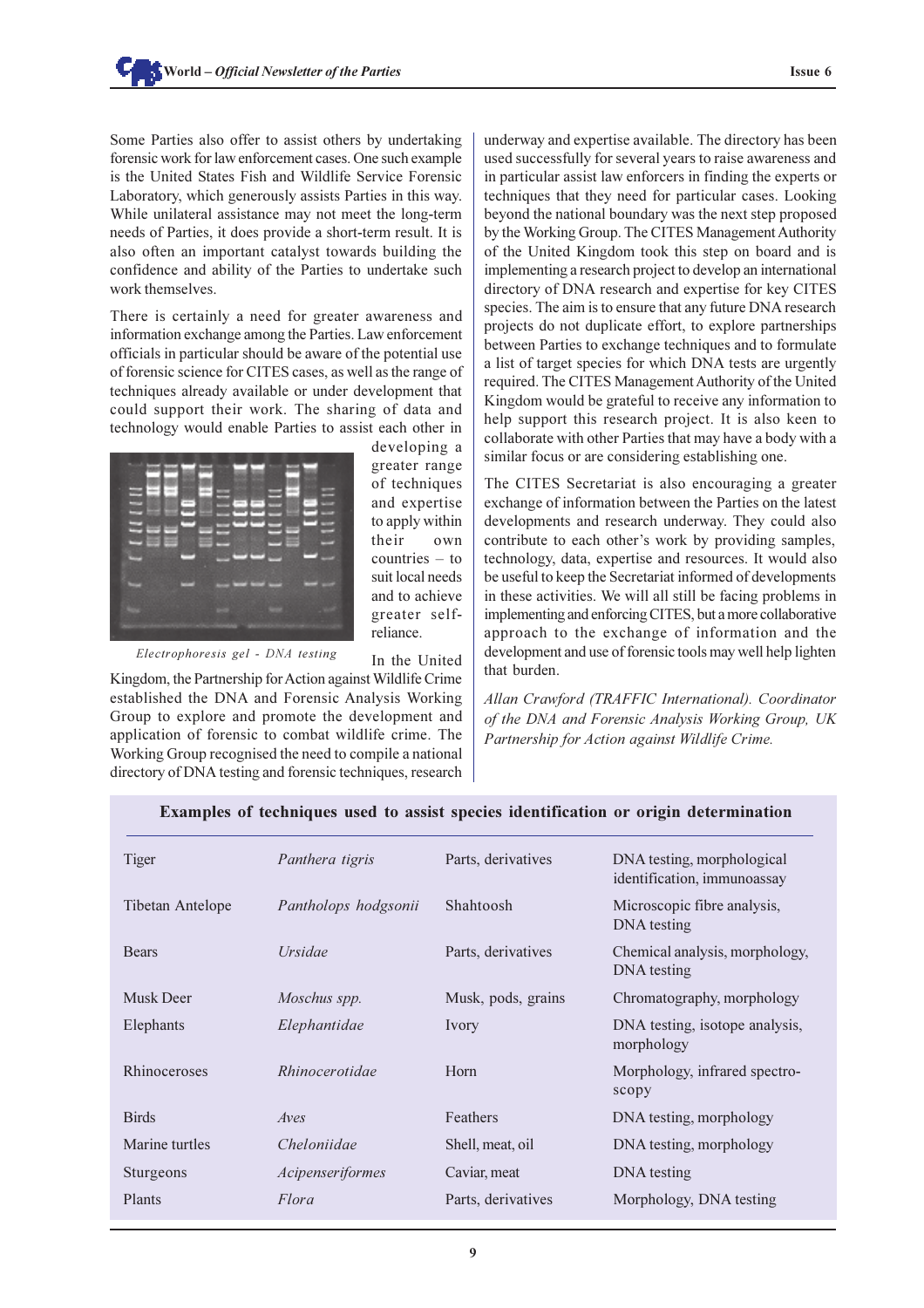![](_page_9_Picture_2.jpeg)

Dagmar Lange

# **Conservation and Sustainable Use of** Adonis vernalis, a Medicinal Plant in International Trade

**Plant Species Conservation Monographs 1** 

![](_page_9_Picture_6.jpeg)

Federal Agency for Nature Conservation 2000

At the 11th meeting of the Conference of the Parties to CITES, *Adonis vernalis* was included in Appendix II of the Convention owing to its over-utilization for medicinal purposes.

In August 2000, the German Federal Agency for Nature Conservation published the first of a new series of monographs focussing on the conservation status of plant taxa threatened by exploitation. The publication by Dagmar Lange is entitled *Conservation and Sustainable Use of* Adonis vernalis*, a Medicinal Plant in International Trade*.

*Adonis vernalis* has long been used for its medicinal properties in the treatment of heart diseases. The report summarizes available information on the species biology and use, resource management and legislation in the countries of export, and analyses its conservation status. Facing risk of extinction from both habitat loss and over-harvesting for international trade, the species may benefit from the recommendations presented by the author.

CITES Scientific and Management Authorities may receive a complimentary copy on request. Please send your order to Natalie Hofbauer, Bundesamt für Naturschutz, Konstantinstraße 110, 53179 Bonn, Germany, Tel. +49 (228) 8491-106, Fax: +49 (228) 8491-119, E-mail: hofbaun@bfn.de.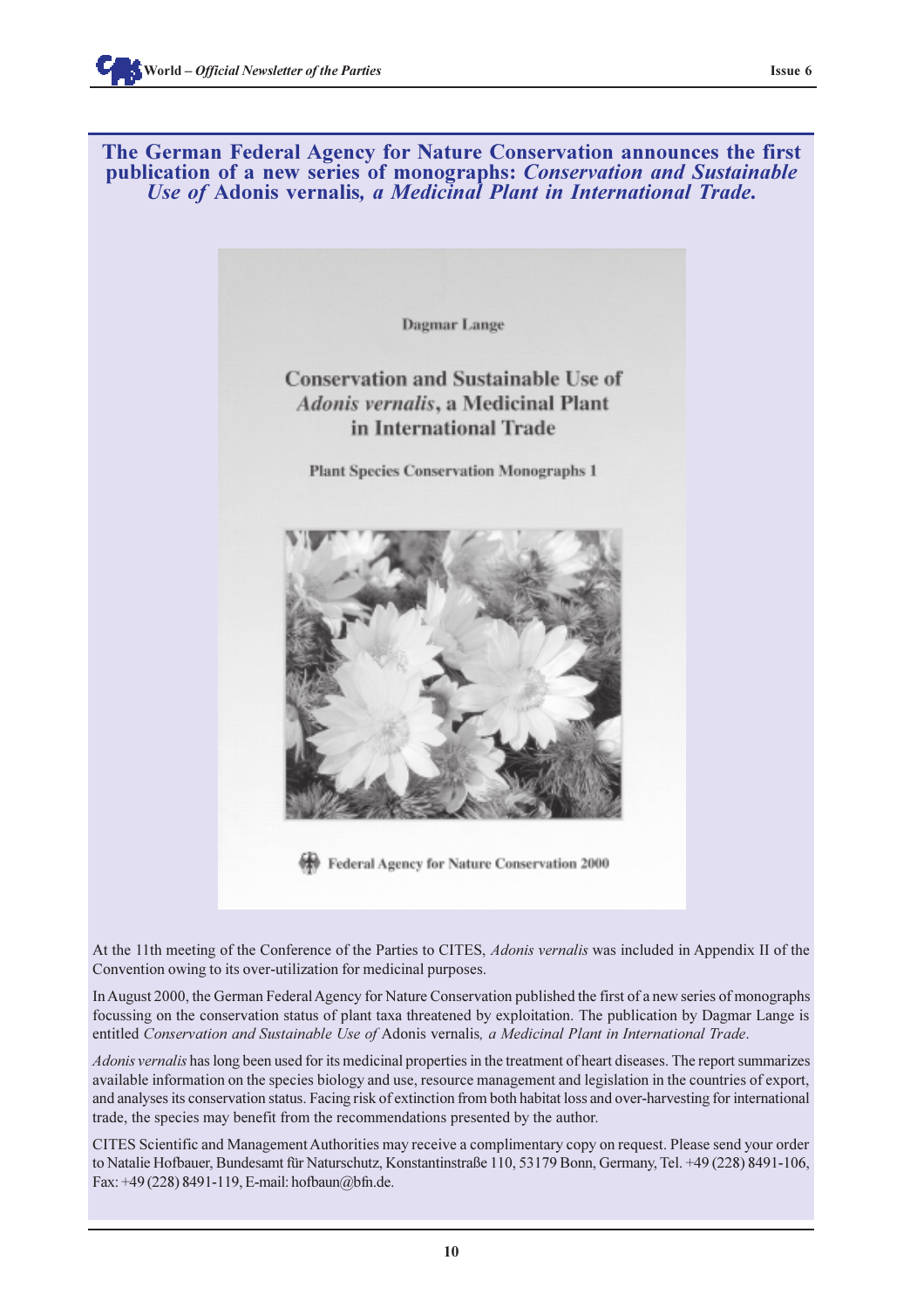![](_page_10_Picture_1.jpeg)

#### **A delegation from Kazakhstan visited the Secretariat on 30 October following the recent entry into force of the Convention in this country, with from left to right:**

Mr Yerik Razakov, representative of the Scientific Authority of Kazakhstan Mr Bulat Uzhkenov, Vice-Minister of Natural Resources and Environment Protection of Kazakhstan Mr Willem Wijnstekers, Secretary General (CITES Secretariat) Ms Yuliya Kim, representative of the Scientific Authority of Kazakhstan Mr Jim Armstrong, Deputy Secretary General (CITES Secretariat) Mr Khairbek Mussabaev, Head of the Management Authority of Kazakhstan Mr Jonathan Barzdo, Head of the Convention Servicing Unit (CITES Secretariat) Ms Lyazzat Khussainova, interpreter